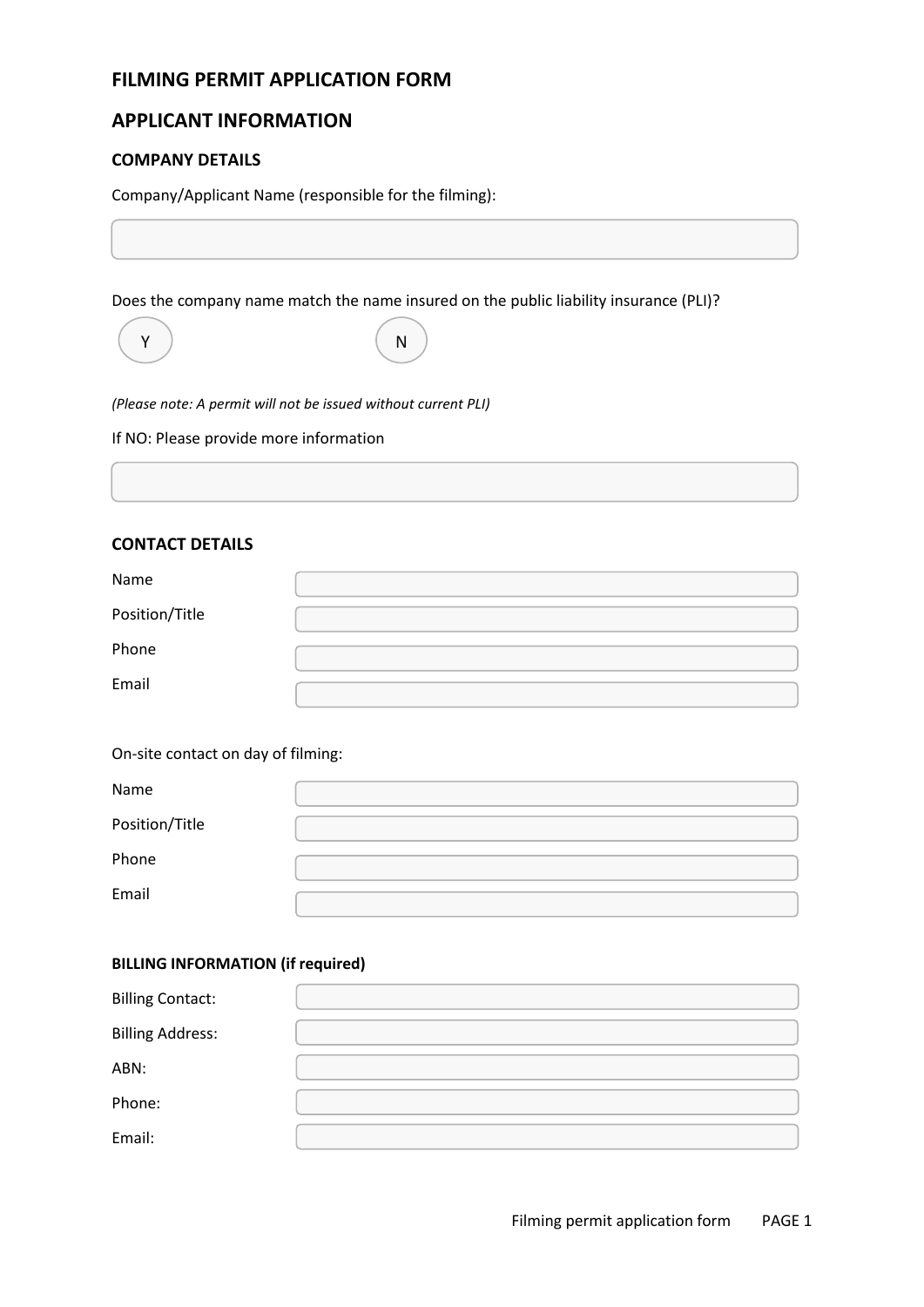# **PRODUCTION INFORMATION**

## Project name

## Production type

| <b>Feature Film</b>         | For OTHER, please specify |
|-----------------------------|---------------------------|
| <b>TV One-Off or Series</b> |                           |
| <b>Short Film</b>           |                           |
| <b>Student Film</b>         |                           |
| <b>TVC</b>                  |                           |
| <b>Other</b>                |                           |
|                             |                           |

Proposed filming date/s?

From: To:

Alternative filming dates (weather hold/contingency planning)

From: To:

Filming times (including bump-in and bump-out times)?

# **LOCATION INFORMATION**

Exact location/s of the proposed filming? (Including any privately owned land.):

(If there's more than one location add another location at the end of this section.)

Please provide a brief summary or synopsis of the scene and/or activities:

Number of people on location?

Number of cast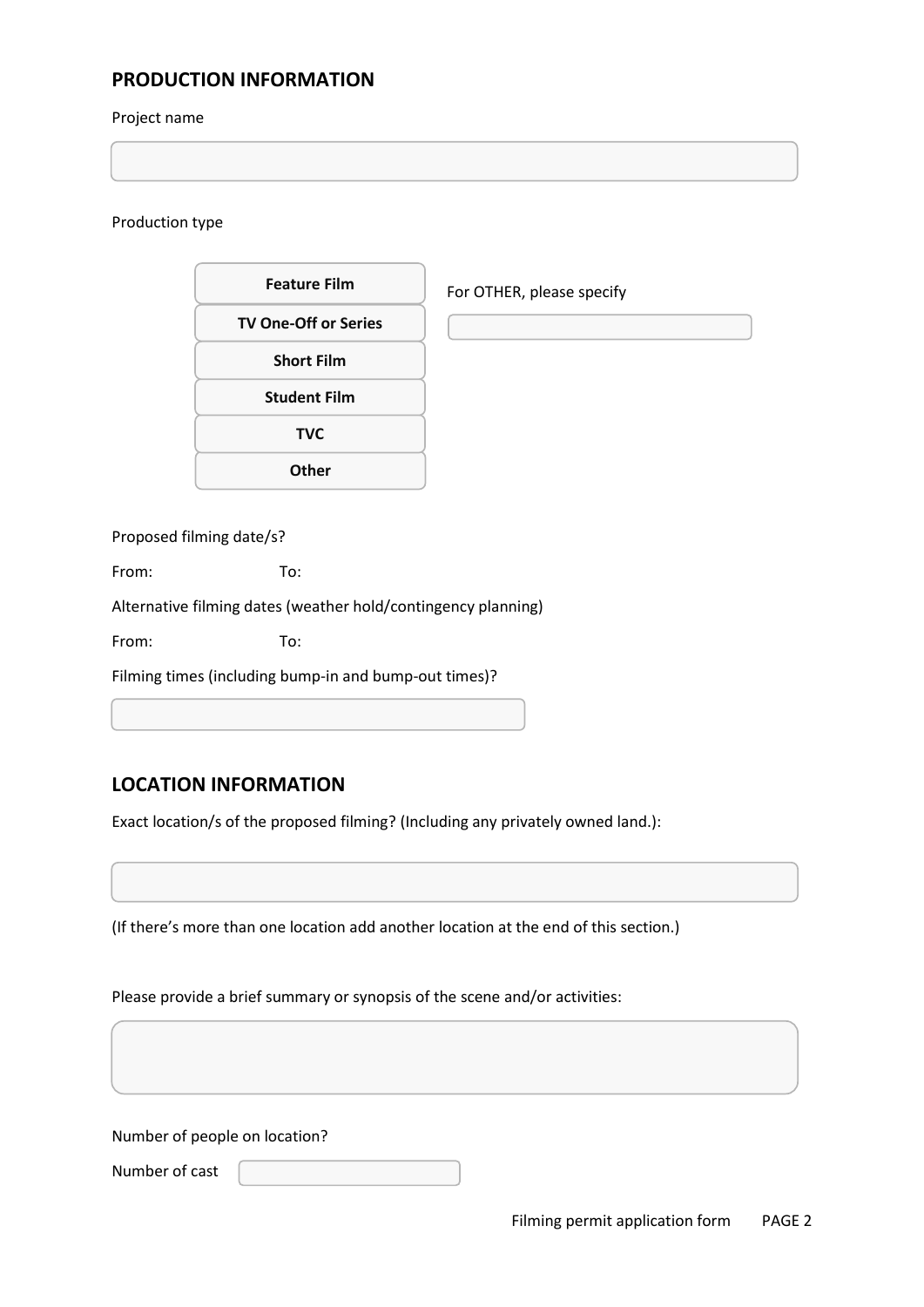Number of crew

Number of parking spaces required at the filming location

Number of cars

Number of trucks

Number of oversize vehicles (over 7.5 m long or over 4.5 tonnes)

*(Please include relevant details in the Parking Application Attachments section below)*

Will the production need a unit base?

| f YES: Please add your unit base to your site plan/mud map to the attachments at the |
|--------------------------------------------------------------------------------------|

If YES: Please add your unit base to your site plan/mud map to the attachments at the end of this document

Exact location/s of the proposed unit base? (Including any privately owned land.)

| Unit base times (start/finish)? |                                                                                                                                                                                                         |
|---------------------------------|---------------------------------------------------------------------------------------------------------------------------------------------------------------------------------------------------------|
|                                 | How many parking spaces required at the unit base?                                                                                                                                                      |
| Number of cars                  |                                                                                                                                                                                                         |
| Number of trucks                |                                                                                                                                                                                                         |
|                                 | Will the production erect any temporary structures such as tents or marquees at the unit base?                                                                                                          |
| Y                               | N                                                                                                                                                                                                       |
|                                 | If YES: Please provide details of these temporary structures (size, number, style)<br>(Please note: temporary structures need to be secured by weights, not pegs or stakes)                             |
|                                 | Will the production require traffic management or pedestrian management?                                                                                                                                |
|                                 | N                                                                                                                                                                                                       |
|                                 | (Please note: If the production is disrupting traffic or pedestrian flow a Traffic Management Plan (TMP) or<br>Pedestrian Management Plan (PMP) Incorporating a Risk Management Plan will be required). |
|                                 | Type of activity (e.g. hold & release, road closure)                                                                                                                                                    |
|                                 |                                                                                                                                                                                                         |
|                                 |                                                                                                                                                                                                         |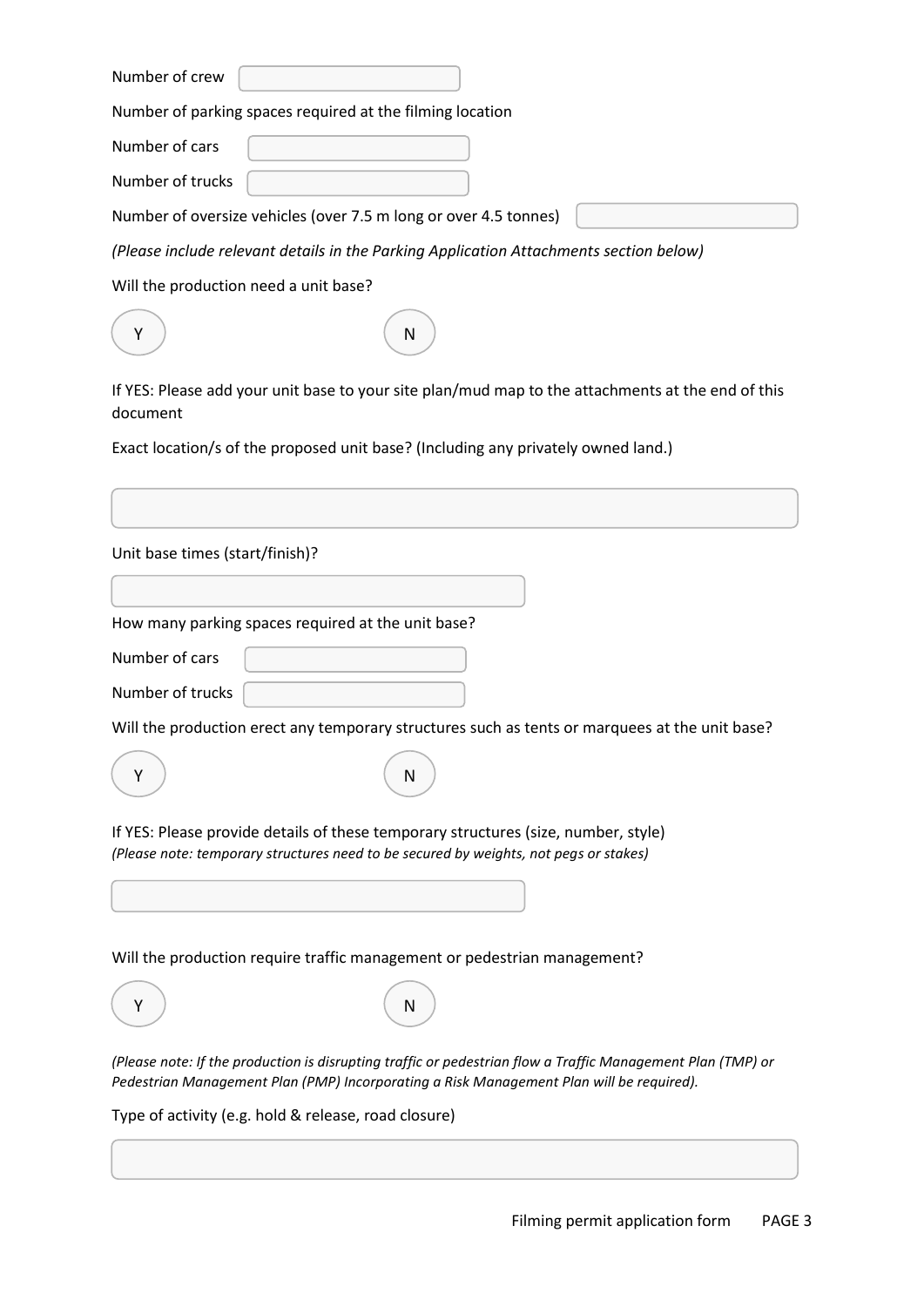| Name and details of the traffic/safety company who will be supplying the TMP or PMP? |                                                                                                              |  |
|--------------------------------------------------------------------------------------|--------------------------------------------------------------------------------------------------------------|--|
|                                                                                      |                                                                                                              |  |
|                                                                                      |                                                                                                              |  |
| What times will the roads be affected?                                               |                                                                                                              |  |
| Start of closure                                                                     |                                                                                                              |  |
| Finish of closure                                                                    |                                                                                                              |  |
| Name of the roads affected by the closure/traffic hold?                              |                                                                                                              |  |
|                                                                                      |                                                                                                              |  |
|                                                                                      |                                                                                                              |  |
| Details of any large equipment the production will bring to the location             |                                                                                                              |  |
| (E.g. camera cranes, scaffolding, lighting towers.)                                  |                                                                                                              |  |
|                                                                                      |                                                                                                              |  |
|                                                                                      |                                                                                                              |  |
| Please indicate [Y] if the production will involve any of the following.             |                                                                                                              |  |
| $\Box$ firearms/weapons (including imitation)*                                       | amplified music or sound                                                                                     |  |
| $\Box$ other safety concerns*                                                        | $\Box$ stunts*                                                                                               |  |
| $\Box$ may have environmental impact                                                 | $\Box$ may cause offense or concern to the public                                                            |  |
| application.                                                                         | *Confirmation of approval from Victoria Police or other state government agencies will be required with this |  |
| Provide details of activity:                                                         |                                                                                                              |  |
|                                                                                      |                                                                                                              |  |

Will the proposed filming represent the actual location? [This is an optional question for a council or agency.]



If NO: Please identify the location the filming will represent:

# **ATTACHMENTS**

Please upload the relevant documentation for your production. If the documentation is unavailable to be sent at this time please indicate via email the date on which it will be sent.

*Essential documentation:*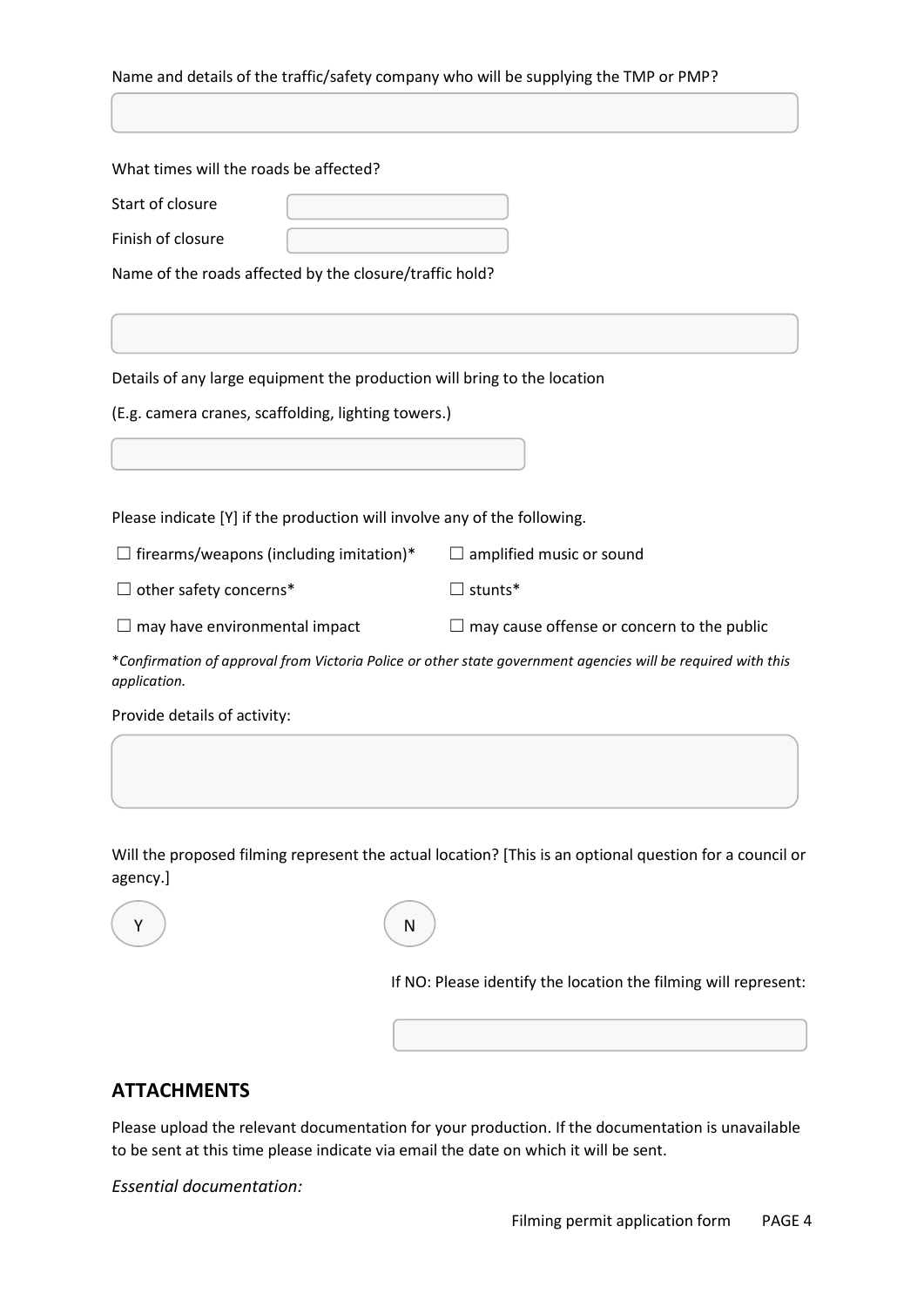## **Public liability insurance: Proof of certificate of currency (\$10 - \$20M cover)**

## **Parking application**

For parking cars, trucks, oversized and other essential vehicles. [Councils and agencies may link to their own form here to save the applicant time and make sure the correct permit is filled out.]



## **Site plan/mud maps:**

Identifies Parking, Traffic control, unit base, where crew are situated and any equipment other than the normal amount of filming equipment required for the shoot e.g cranes, long dolly, boom lifts, scissor lifts.



## **Running Sheet/Schedule:**

A document which establishes a chronology, linking times, events and details of filming activities.



## **Stakeholder communication plan (Public notification letter)**

The purpose of this is to give traders, residents and other interested parties timely written notice in advance of your proposed filming activities and show how you'll address their concerns.



# *Optional documentation:*

If you're unsure which of the following documentation you need to attach, contact us to discuss.

## **Traffic & Pedestrian management plan(s)**

Required if traffic will be slowed, blocked, redirected, or perhaps even distracted. Be certain to check if you need permits from Victoria Police and VicRoads (attach your copies of their permits in the 'Other permits, approvals etc' section at the end of this form).